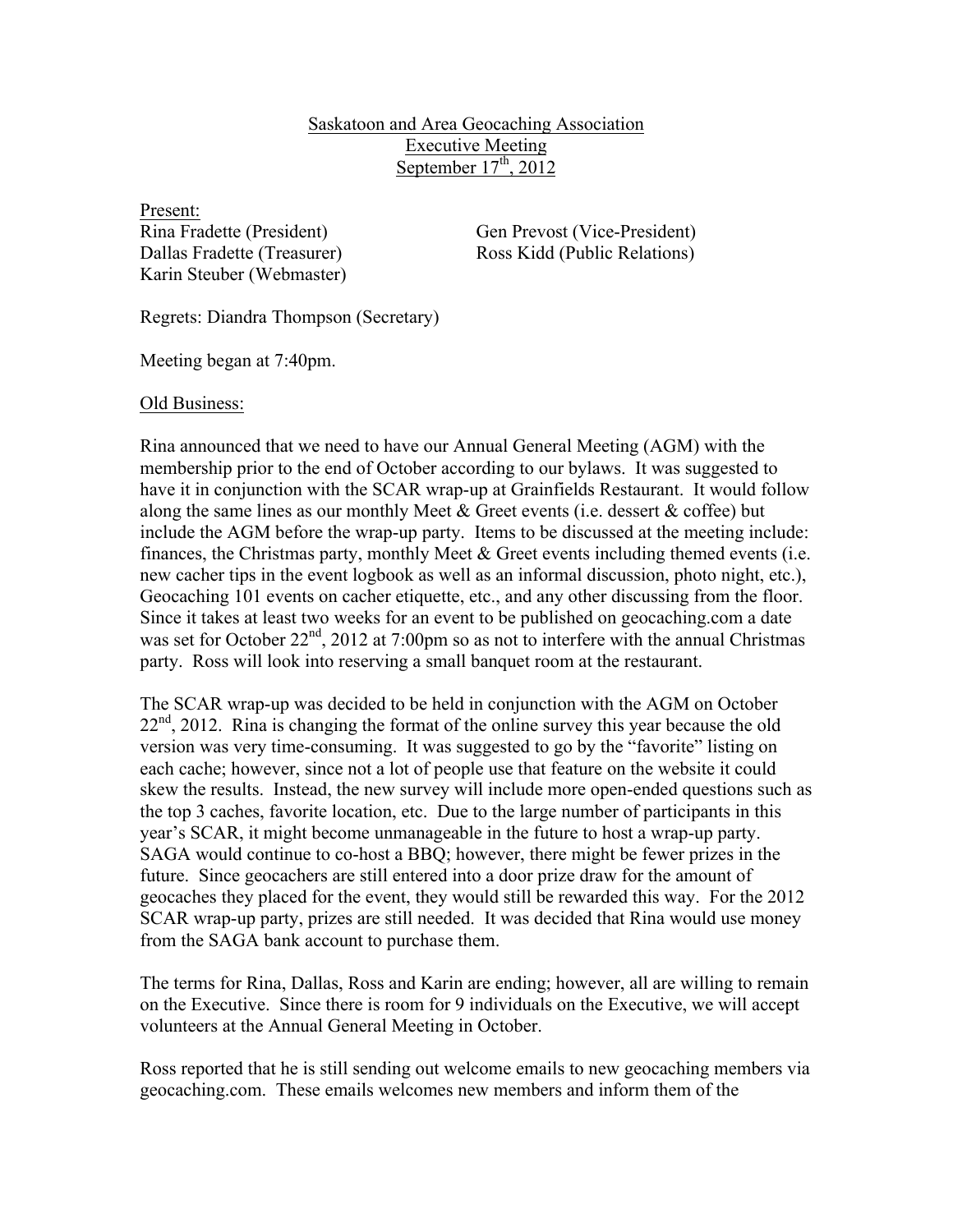existence of SAGA and the active geocaching community in Saskatoon and area as well as encourages them to contact fellow geocachers should they wish.

The CITO event held on September  $10^{th}$ , 2012 in Grosvenor Park was well attended. Since individuals are usually busy on weekends, it was suggested to make some future CITO events on weeknights so that more people can attend. The previous CITO included an introduction to geocaching to a few non-geocachers who happened by.

## New Business:

Rina reported that there is an ammunition can shortage in the City of Saskatoon for use as geocache containers. Ross noted there would probably be less in the future due to Canadian Forces pulling out of Afghanistan. Rose's Auction tends to have ammo cans available for purchase at a reasonable price and on a regular basis. Rina suggested that we contact them and request several lots of ammuntion cans for a reasonable price. SAGA could then sell them to local geocachers. It was agreed and a letter was drafted by Gen to give to local businesses that sell ammunition containers. Dallas asked if we could buy directly from CFB Dundurn for a reasonable price. Ross will make inquiries into Dundurn's supply.

Rina is interested in hosting a "Ladies Caching Night Out" event in October and wondered if SAGA would be interested in hosting it rather than herself. It was agreed that SAGA would be the host and if popular this type of event could become a regular occurrence.

Eric Parsons of Dragonfly E&N created a phone list for local geocachers through the Facebook page. It was noted that many people on the list are not SAGA members. It was decided to post information on the Facebook page about SAGA and the upcoming AGM/SCAR wrap-up event as well as sending out an email to non-members. Rina will look into sending out the email.

The annual Christmas party is tentatively set for November  $17<sup>th</sup>$ , 2012 in the basement at Faith River Church. Rina will make sure that the date is available and look into when the event will begin. It was agreed that the format of the event is good; however, more time will be needed for the gift exchange especially with all the new geocachers in the area this year. It was suggested that a time limit be set for people deciding on which gift to choose on the table and that all gifts remain on the table for the duration of the game.

Due to the popularity of the Winter Cache Game it was suggested that SAGA take over in the organization of it if Ed Lomas is no longer interested in organizing it. It would be very little effort and amount to copying the information from last year's cache page. We could increase participation in it through more advertising. Rina has a reporter contact at the Metro who could do a brief article on it as was done for the SCAR event. Kickoff for the game was suggested for December  $1<sup>st</sup>$ , 2012. Rina will email Ed to see if he would like to continue on or not.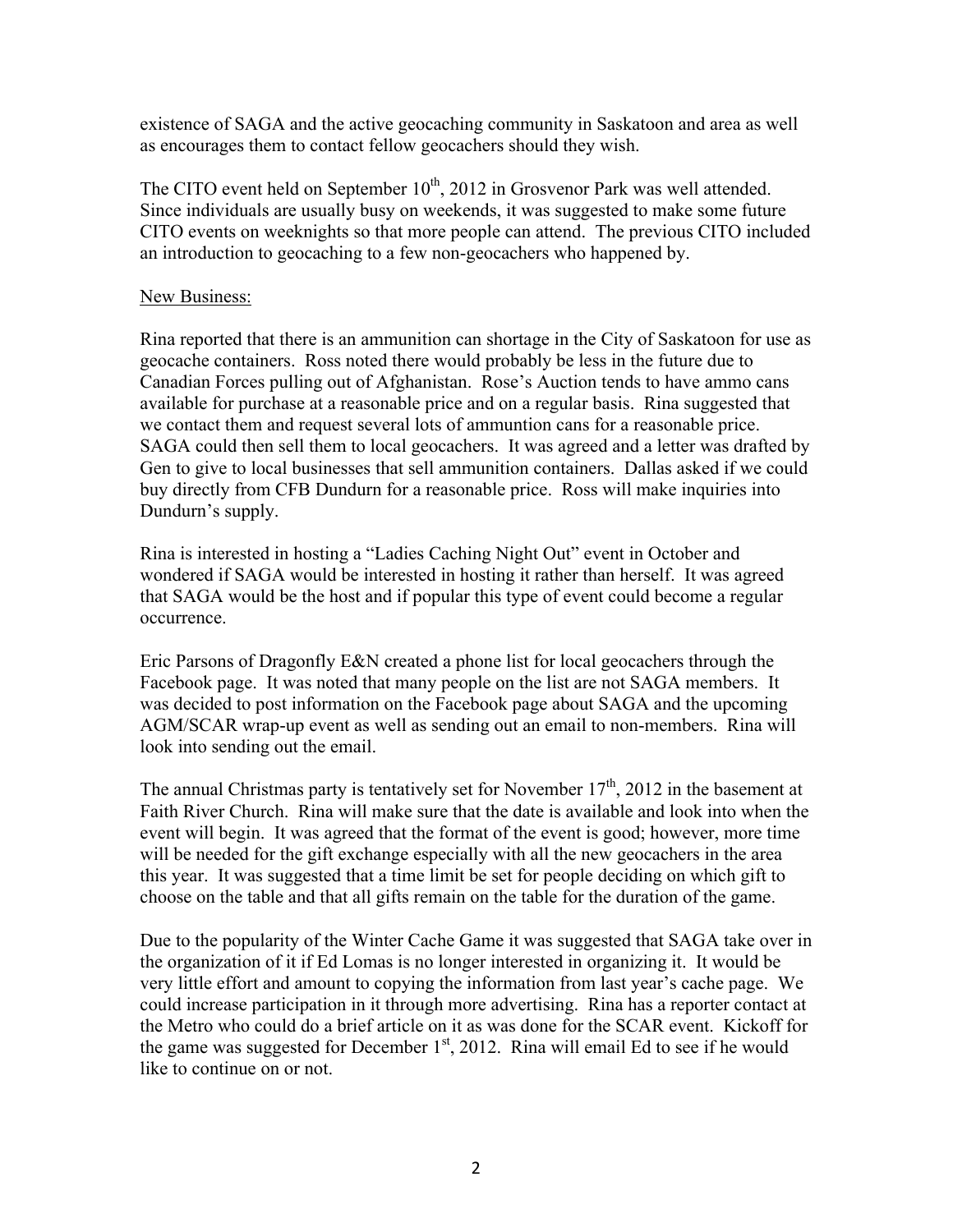Dallas reported that the 50/50 event at the SCAR BBQ was extremely well received and SAGA made \$205 off of it. He suggested that we have it at the annual Christmas party as well, which all present agreed upon. This is an easy and good way for SAGA to raise money. It was decided to have 50/50 draws at the two major events hosted by SAGA: the Christmas party and SCAR.

Dallas gave an overview of SAGA's financial standing. At the beginning of the fiscal year (August 2011), the balance of the bank account was \$563.50. Over the year, SAGA took in \$528.55 in revenue (the SCAR event garnered \$453.55 in revenue) and spent \$474.41 (mostly on the SCAR event). Profit for the fiscal year was \$54.14, which leaves SAGA with a balance of \$617.64.

Due to SAGA's financial status should we look into creating/re-minting a geocoin? It was decided that we will eventually do this but not in the near future unless there is a large demand and we do a pre-sale on the geocoin.

Ross informed the Executive that fellow geocacher, GaryMD53 of Abilene, Texas, would like to donate 25 Travelbugs to SAGA to be put out into a race. GaryMD53 would take care of the specifics for the race. It is important for us to get this information out to everyone so that as many people have a chance to participate as possible. Ross will converse with GaryMD53 to confirm that he is still interested in doing this. It was suggested that SAGA announce it at the upcoming Christmas party as well as have GaryMD53 come and give a talk about it. Rina noted that Red Deer geocachers have a similar event that lasts anywhere from 6-12 months.

GaryMD53 also gave Ross a number of pre-formed pop bottles to be used as geocache containers. SAGA can sell these at future events like the AGM. It was suggested that SAGA (Ross) contact Mike & Lois (Scratch1) for more bison tubes (approximately \$100 worth) to sell at future events.

Dallas notified the Executive on the Mega Event meeting that was held in August in Davidson. A committee has been struck chaired by Navyguider and a date has been set to host a Mega Event in Rosthern in 2014. If Rosthern does not work as a viable location, Outlook was chosen as a possible backup. There is a need for people to volunteer for subcommittees right now and for more volunteers in the future. They are applying for a rural economic development grant to help fund the Mega Event. It was determined that SAGA would likely become involved in the future when planning becomes more concrete.

Karin reported that the Saskatchewan Archaeological Society is celebrating its  $50<sup>th</sup>$ Anniversary in 2013 and that she has been contacted to help out with setting up geocaches at historic and archaeological locations throughout the province. SAGA agreed that we would be willing to help out with the planning and placement of geocaches. Karin will look into finding out more information about this.